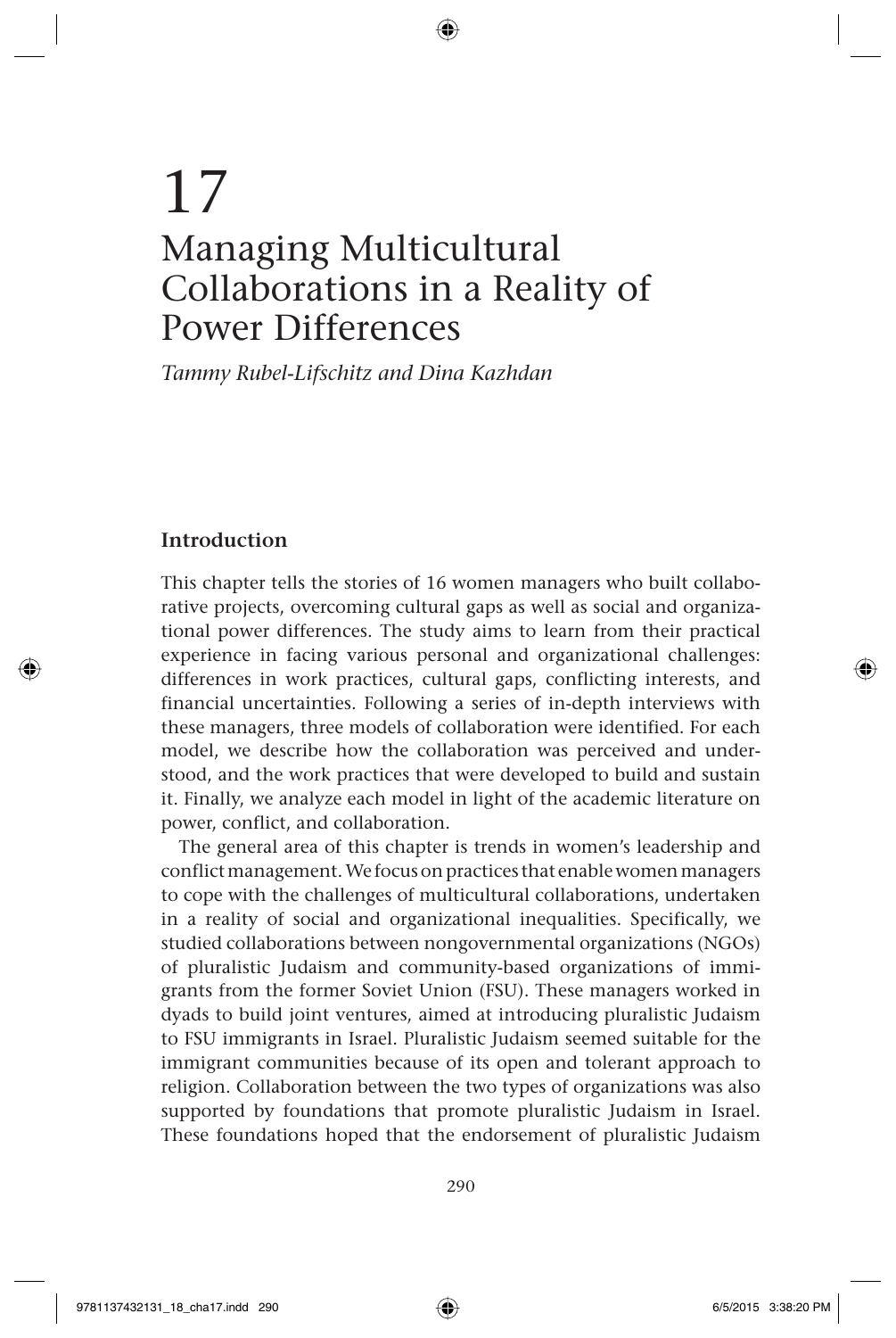by FSU immigrants would turn it into a stronger alternative to the prevailing orthodox approaches.

We started this research project expecting to learn more about multicultural collaborations between the veteran Israelis and the FSU immigrants. To our surprise, we found that the most meaningful challenge that emerged from the interviews was not culture but power. The pluralist Jewish NGOs were stable and large organizations located in central cities such as Jerusalem and Tel Aviv. Their managers and staff members typically came from a high socioeconomic background, and were paid for their work. Conversely, the community-based immigrant organizations were small and financially unstable. They were located in peripheral towns, based their activities on volunteer work, and their members typically came from a low socioeconomic background. As a result, the collaborations were embedded in a reality of power differences, which were extant at the social, organizational, and interpersonal levels. This chapter aims to learn from the creative solutions developed by women managers to cope with the challenges of power and cultural differences within their collaborative efforts.

The chapter is composed of several parts. We first present our conceptual framework, providing a theoretical overview of two approaches to power and collaboration in the organizational and psychological literature. We then describe our research methodology and present our main findings: three ways of understanding and managing power differences that emerged from the interviews. Finally, we discuss the theoretical and practical implications of our findings, focusing on the way power can be transformed and managed in collaborative efforts devised by women managers.

## **The social psychology of power**

Research perspectives vary in the way they define, understand, and study power. In this chapter we focus on social-psychology perspectives, which attempt to understand power by considering the situation, the individual, and the interaction between them. The first approach focuses on situational power, exploring the effect of powerful versus powerless positions on behavior, cognition, and emotion (Magee and Smith, 2013). The second approach focuses on power as a personal goal or value, investigating the motivation to gain control and dominance over others (Schwartz 1992; Hitlin and Piliavin, 2004; Rohan, 2000).

As a situational factor, power is often defined as asymmetric control over valued resources in social relations (Magee and Galinsky, 2008; Dépret and Fiske, 1993; Keltner, Gruenfeld and Anderson, 2003; Thibaut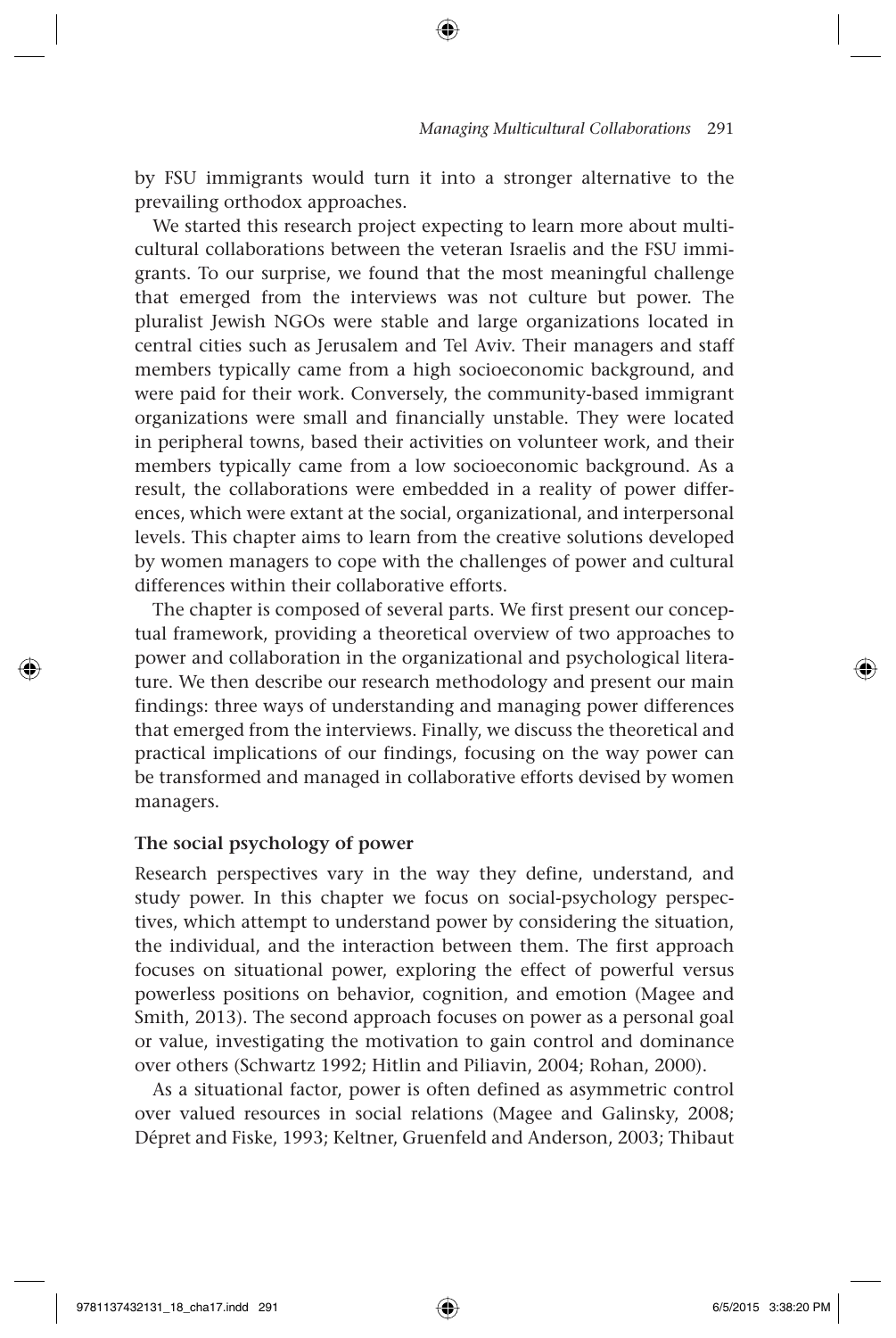and Kelley, 1959). The word "asymmetric" is used to capture the relative state of dependence between individuals or groups (Emerson, 1962; Magee and Galinsky, 2008). Studies of power consistently indicate that power increases self-focus and decreases behavioral and mental inhibitions. Compared to the powerless, powerholders are more attentive to their thoughts and subjective experiences (Briñol, Petty, Valle, Rucker and Becerra, 2007; Weick and Guinote, 2008), feel more confident to reveal their interests (Anderson and Galinsky, 2006), and are more likely to translate their thoughts into action and realize their personal goals (e.g., Guinote 2007; Smith, Jostmann, Galinsky and Van Dijk, 2008; Galinsky, Gruenfeld and Magee, 2003). Power also increases social distance (Magee and Smith, 2012), and is likely to decrease the attention that powerholders devote to others. Studies consistently suggest that power reduces accuracy in estimating the interests and emotions of others (Anderson and Berdahl, 2002; Galinsky, Magee, Inesi and Gruenfeld, 2006; Keltner and Robinson, 1997) and increase stereotyping and objectification (e.g., Fiske 1993; Goodwin, Gubin, Fiske and Yzerbyt, 2000; Gruenfeld, Inesi, Magee and Galinsky, 2008).

As a personal value, power is defined as expressing the motivation to gain dominance and control over people and resources (Schwartz 1992). Motivationally, it conflicts with benevolent and universalistic values, which express the motivation of concern and care for others – even at the expense of personal interests. The content and relations of these values have received vast support from empirical research in over 70 cultures. Findings indicate that the meaning people attribute to power values is similar across cultures. They also show that women across cultures attribute less importance than men to power values, and more importance to values of benevolence and universalism (Schwartz, 1992; Schwartz and Rubel, 2005). Furthermore, the differences between men's and women's value priorities become larger in countries with more gender equality. These findings may suggest that when women reach a position of social power, they are able to promote an alternative set of values, instead of endorsing a dominant male discourse (Schwartz and Rubel-Lifschitz, 2009).

So far, only a few experimental studies have explored the interaction between situational power and power values. These studies support the notion that situational power has a disinhibiting effect, and allows powerholders to better pursue their personal goals and values. Studies suggest that high-power individuals with a communal orientation demonstrated greater generosity than others (Chen, Lee-Chai and Bargh, 2001), and that prosocial individuals were more interested in building a relationship with their opponent in a negotiation task (Galinsky et al.,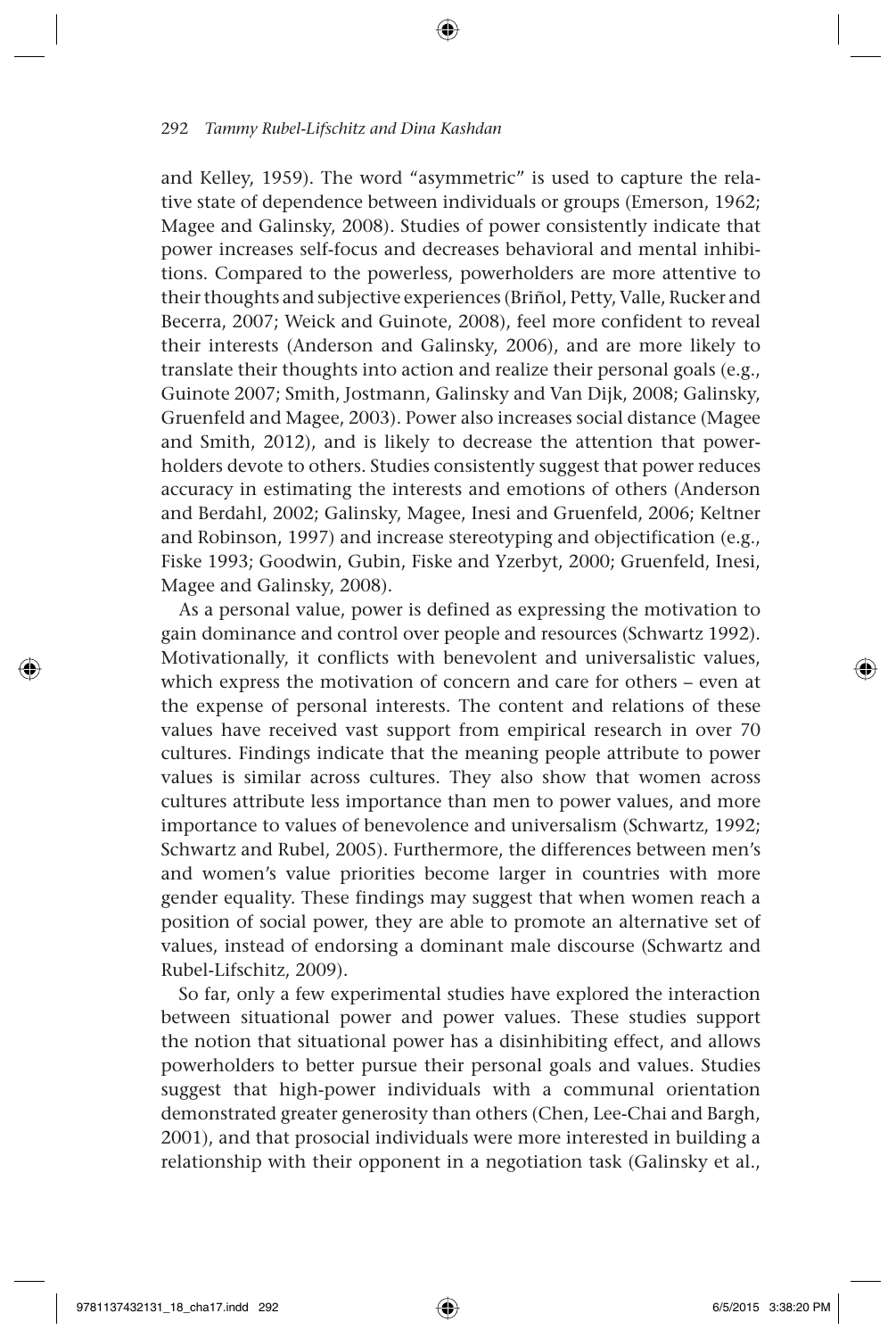2008). Some studies point to motivational and emotional ambivalence among women powerholders, who are often expected to display both dominant and communal behaviors (Fong and Tiendes, 2002). Although these studies point to the challenges facing women who wish to use the power in a prosocial manner, they do not specify the practices that enable them to do so.

The current study aims to contribute to the existing literature by investigating the managerial practices developed by women in organizational power positions, which hold prosocial values. Specifically, the study explores ways in which women managers perceive and manage situational power differences, in collaborative efforts that promote values of equality and social justice. How do they interpret and understand their power position and the interaction with their partners? And which practices do they use to cope with power differences in their collaborative efforts?

## **Methodology**

Sixteen in-depth interviews were conducted among NGO managers. Eight were managers of pluralist Jewish organizations, and eight were managers of community organizations of FSU immigrants. All the managers led dyadic joint ventures aimed at introducing pluralistic Judaism to FSU immigrants in the year prior to the interview. The interviews lasted from one to two hours. The interviewees were asked to describe their collaboration with the other organization, sharing the "life story" of their collaboration, from the time they first met their partners to their current relationship. We asked them to describe meaningful experiences related to the collaboration, including the main challenges and turning points. These semiconstructed interviews allowed us to obtain a rich and detailed description of various collaboration experiences. When content-analyzing the interviews, we focused on the ways the managers perceived the relationship with their partners, paying special attention to the managerial mechanisms they employed. The next section describes three models of collaboration that emerged from this content analysis.

## **Major findings: three models of collaboration**

#### **Bounded collaborations: managing by defining**

The basic assumption of all the collaborative efforts was that each organization could bring unique resources to the collaboration, and that by combining these resources a new and attractive project could be formed.

9781137432131\_18\_cha17.indd 293 781137432131\_18\_cha17.indd 293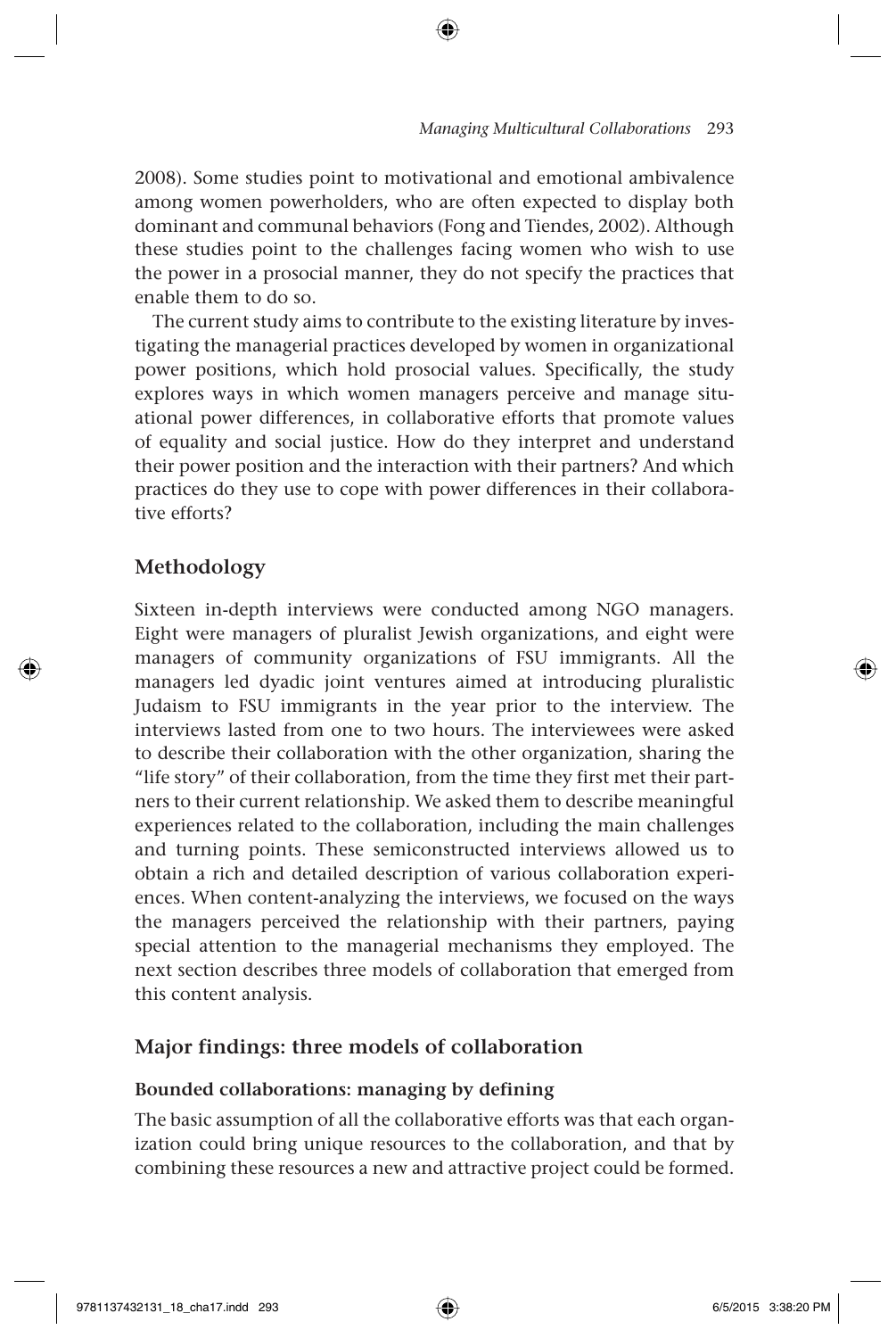In "bounded" collaborations, these resources were protected by setting clear boundaries: well-defined roles and responsibilities, which allowed each partner to perform tasks and make decisions in her area of expertise. The main resource of the FSU immigrant organizations was perceived as their relationship with and credibility among the community of FSU immigrants. Consequently, they were often responsible for marketing the workshops and organizing the groups of participants. Pluralist Jewish organizations in this model were seen as having a deep understanding of Judaism, as well as knowledge about fundraising processes and a large network of potential funders and collaborators. Consequently, they were often responsible for the content of the workshops, as well as for fundraising processes.

Creating clear boundaries offered many advantages. It allowed each partner to work independently in her area of expertise and minimized the risk of sharing unique resources. The clear division of labor also enabled quick and effective performance of tasks. Since many tasks were promoted independently by one of the collaborators, communication was largely based on coordination rather than joint decision-making. This type of interaction minimizes the need to cope with differences in values and ideologies, which may reveal conflicts and gaps. Moreover, setting clear boundaries helped the FSU immigrants cope with their biggest fear – being taken advantage of. Specifically, they were afraid that once their collaborators had created a meaningful relationship with their community, they would not be needed any more. As described by one of the FSU managers,

She wants my territory, that's the problem. Many people want it, but I don't get the money to develop it, I don't know how to succeed and how to approach funders. My community is a golden resource and everyone knows it. I have gold and the other side knows how to sell it.

The strong connection to the FSU immigrant community is described here both as "territory" and as "gold" – two precious resources that have to be protected. The threat is the partner – who wants these resources to herself. Consequently, in case boundaries were crossed, they were immediately protected and reinforced:

I heard that my partner approached my target audience directly without my knowing. I called her immediately and told her that I prefer to contact the participants. This was enough; I didn't have to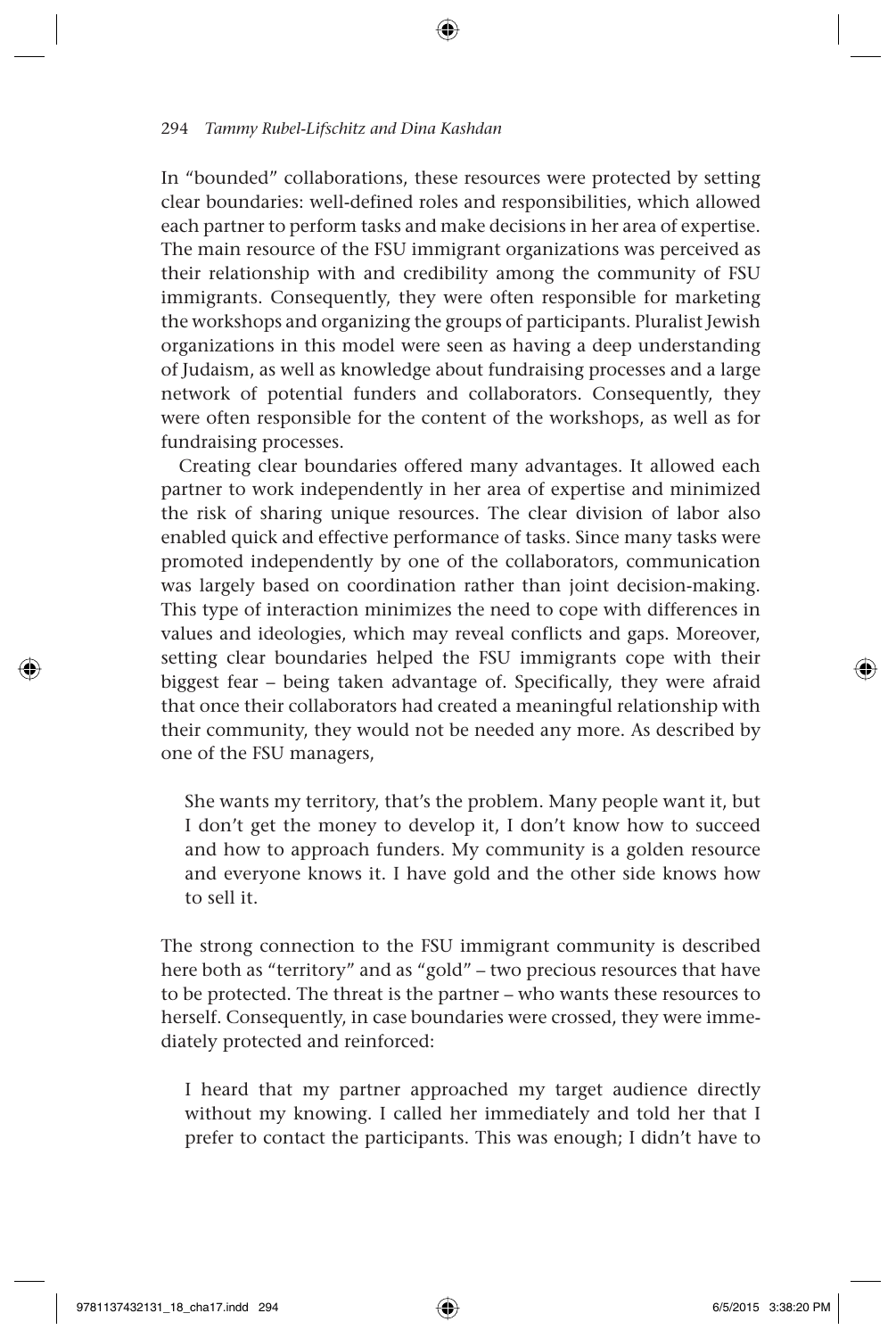really 'open' the matter. That's why I like working with her – a hint is enough, I can gently suggest that the line was crossed and she will understand.

The FSU immigrant organizer describes her collaborator as a threat to the special relationship with her community. In this state of mind, boundaries have a restricting but soothing impact, which allows the managers to restore their security. Bounded collaborations helped contain any conflict and soothe anxieties, but they also left each side inside her "territory." Consequently, each manager was also left alone when dealing with problems and dilemmas, and the ability of both collaborators to support one another remained limited.

#### *Power in bounded collaborations*

In bounded collaborations, roles and responsibilities were often defined not only as a function of organizational and professional expertise but also as part of the social context. Among the FSU immigrants, the immigration process reflected a movement from strength to weakness, from centrality to periphery, and from high to low socioeconomic status (Gomel, 2009). The experience of unstable power is also familiar to the pluralist Jewish organizations: these organizations may be "strong" in comparison to the immigrant organizations, but they are "weak" in the context of Israeli society, in which they try to offer an alternative to the orthodox Jewish establishment. They were therefore familiar with the experience of low power in the social arena, and with the potential transience of success. Their commitment to values of equality and social justice was translated in these collaborative efforts into a large investment of time, energy, and funds in the joint project.

Managers from both sides openly discussed how the collaborative effort can become a mechanism that enables the pluralist Jewish organizations, with their greater social and financial resources, to empower the FSU organizations. Issues related to power often appeared in the interviews when managers described fundraising procedures for the joint project:

She is up there. She has to find out when we can get funding for the project, and she can write the application. If I had an employee that could write applications ... but I don't. So I used her abilities, her experience, her network. She meets our funders in the neighborhood grocery store – I don't.

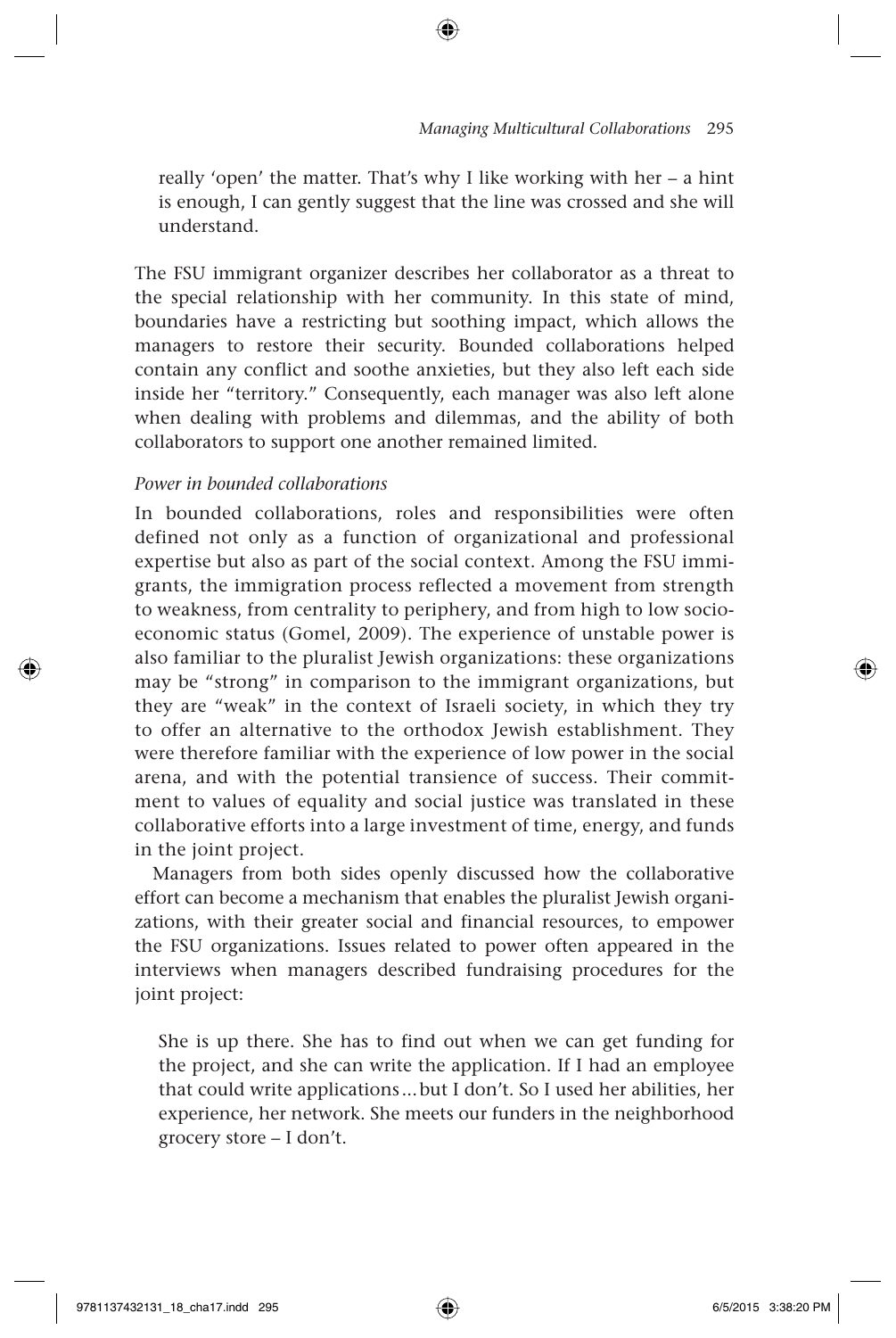Fundraising abilities are therefore seen as resulting from social power – one side has access to knowledge and social connections that the other side cannot reach. The FSU managers perceived the collaboration as a way to attain social resources that were lost in the immigration process. The other side was therefore seen as a means of meeting organizational goals and needs. Managers of pluralist Jewish organizations also described the influence of the social context on their work practices, recognizing that they come from a more privileged starting point:

I felt that our organization has to do most of the work in terms of writing grant proposals and approaching funders. I knew that our knowledge, connections and skills allow us to do things that our partner cannot do, but I also felt like a gambler: I had no idea if all this effort would pay off. At some point I decided that I can't invest so much time in fundraising anymore – I have to limit myself.

Interestingly, while the FSU managers were focused on setting boundaries for their partners – the pluralist Jewish managers set boundaries for themselves. Their investment in fundraising for the project became easier when viewed in a wider social context, as part of a larger effort to create a more equal and just society:

Our organization believes in equality values. The collaboration with the immigrant organization gives a practical meaning to these values, a part of our *tikun olam*.

*Tikun olam* in Hebrew means "repairing the world," and it constitutes one of the basic Jewish obligations: to act as individuals in ways that will help make the world a better place. Here, the asymmetrical division of labor within the collaboration is described as a way of correcting injustice and inequality in the larger social context. Both sides were reluctant to be in a collaboration, enabling the stronger side to use her power to control and oppress the other. Seeing the collaboration in the context of societal power relations allowed them to interpret the asymmetrical division of labor as part of a larger effort for social change. However, the two sides did not utilize the collaboration to change themselves – their abilities, expertise, connections, and resources all stayed as they were before the collaboration occurred. The same boundaries that contained conflicts and relaxed anxieties also bounded the possibility of internal transformation.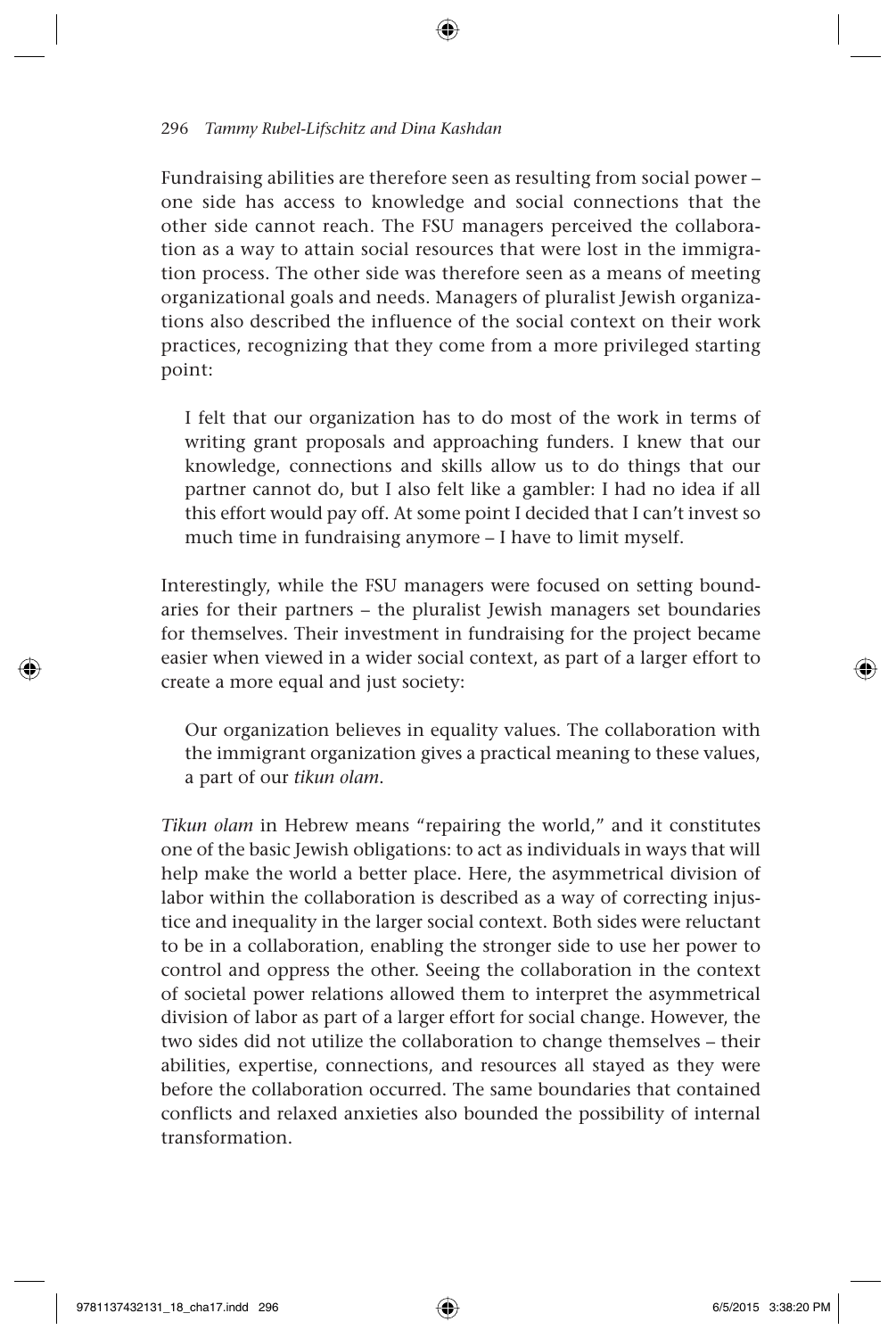## **Ad hoc collaborations: helping each other grow**

I know that I can always pick up the phone and call her for help. Things that used to take me such a long time – she does in a single phone call. And that works the other way around: if she needs to know something or reach someone – I am always there for her.

In ad hoc collaborations, each partner acted to promote her own goals, asking the other for help in specific areas. Each organizational entity was perceived as inherently strong and independent, but with some shortcomings that the partner could help overcome. The collaboration was based on a motivation to benefit from the connection between the two sides, and resources such as knowledge, connections, and public legitimization were made available on demand:

We call or email each other at any hour, and we help each other in all areas: giving advice, facing the Israeli bureaucracy ... We never said 'no' to each other, we always made an effort to help and support one another.

Ad hoc collaborations ranged from large-scale initiatives such as promoting legislation for civil marriage, to local projects such as promoting a specific media story. These collaborations were mostly based on existing resources, which were utilized toward new ends. As a result, ad hoc collaborations were easy to manage and consumed little time and energy. One of the pluralist Jewish managers described the benefit of the collaboration in her efforts to change legislation:

There are 300,000 families in Israel that pay taxes and perform military service but they can't have a normal life – they can't be buried or get married. When we try to promote laws of civil marriage and burial the collaboration with FSU community organizations is crucial.

Ad hoc collaborations were often based on a warm, informal relationship, which went beyond the professional or organizational interactions, as two collaborating managers describe each other:

She is an amusing women, I love working with people that have brains and a sense of humor. She is also very active and does a lot. We are both 'doers,' that's why I thought that we could work together.

My partner is woman of culture, like me. She loves music, literature; we share the same appreciation of culture. When I enter a room I look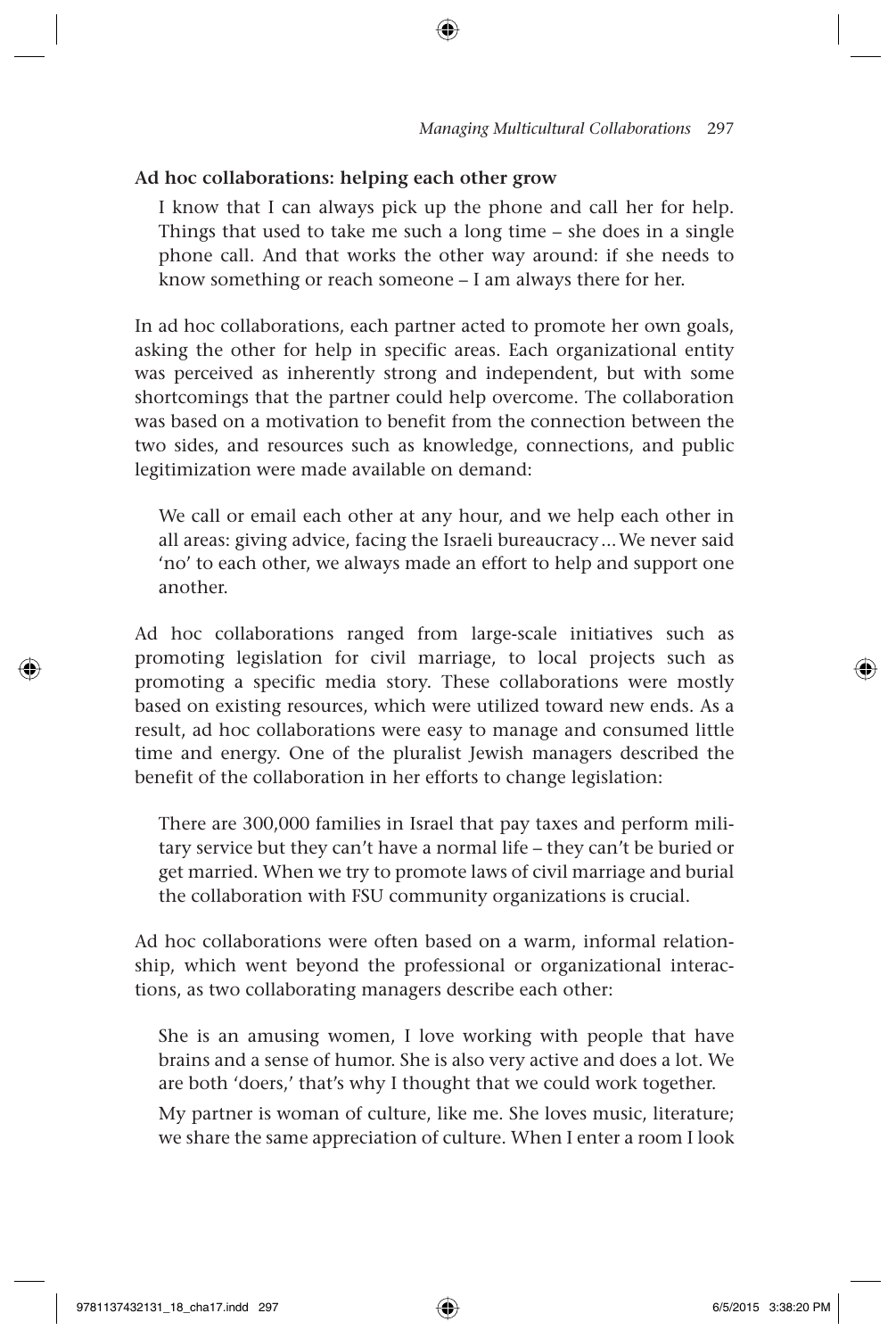around and search for people that are like me. I found a collaborator with the same culture and the same standing – that's a good fit.

The strong personal connections appear important for several reasons. First, these collaborations often operated without a formal organizational structure that provides regulation and accountability. Once a resource (knowledge, connections, exposure) was transmitted, there was no way to supervise how it was used. The strong personal ties provided some psychological safety in the absence of a clear organizational framework. The interpersonal relationship also helped bridge organizational and cultural differences. The personal similarities enabled people from very different places to work together in sensitive and complex situations, which were not amenable to more formal collaboration.

Another characteristic of ad hoc collaborations was flexibility in separation and in reconnection. Connections were formed, detached, and formed again constantly. Joint action was based on the willingness to act together for a certain task at a specific point in time. This flexibility was evident in the legitimacy granted to using the knowledge, connections, and insights gained during the collaboration in other contexts, as put by one of the one of managers:

The collaboration helped me frame our messages better and understand what would attract the FSU immigrants and what would deter them. Today when I interview in the Russian media I think about the conversations I had with my partner

And as expressed by her collaborator concerning her future plans:

Today we have moved forward – we have activities related to Jewish identity and we don't need collaborators. We no longer need help from a 'veteran' organization ... When we have time and money we can do another joint project. There is still a lot of potential for a good partnership. We have many ideas: building a Jewish library, initiating family activities, concerts. We are still in touch, she visits me from time to time to say hello

The ability to learn from the partner and consequently become more independent, which was seen as a threat in the "bounded" collaborations, is described as a legitimate achievement and as a source of pride. In addition, the separation is not seen as absolute but as a temporary break, which carries the potential for joint action when conditions are ripe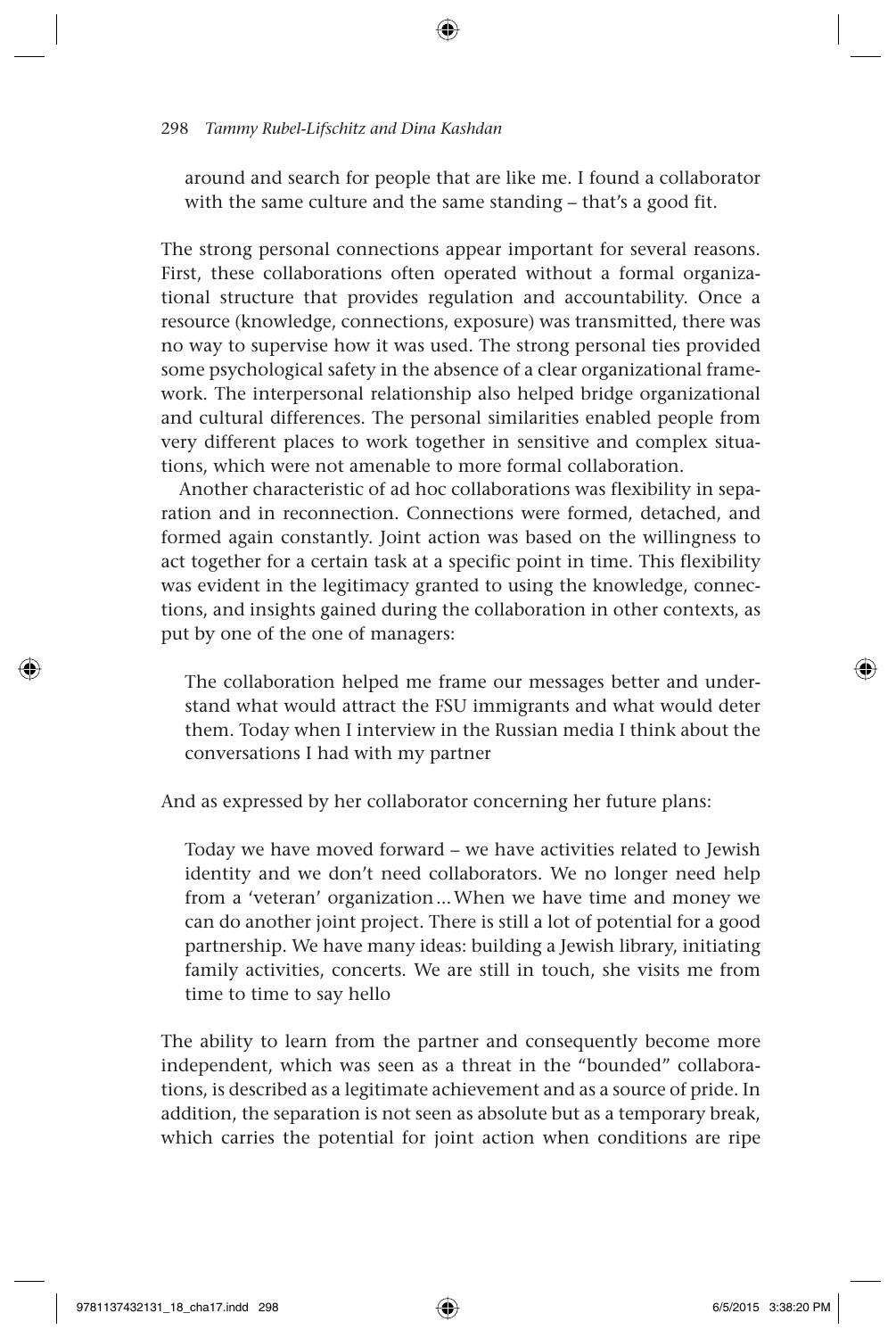again. The high flexibility allows managers to separate without losing the trust that was already established, or the opportunity to resume the relationship in the future.

## *Power in ad hoc collaborations*

Power differences in ad hoc collaborations were hardly discussed among collaborators. Nevertheless, power played a central role in the way managers chose to cope with conflict. Interviews with managers of FSU immigrant organizations yielded several areas of conflict and disagreement at the ideological and organizational levels. While the pluralist Jewish managers frequently mentioned the benefits of revealing the collaboration, the managers of the FSU immigrant organizations realized that such public exposure could also produce threats, as demonstrated below:

I like it that she promotes civil marriage, but not that she legitimizes marriage between Jews and non-Jews ... Her statements on this issue personally offend me and many of the people in my organization. They may also offend some of our funders. That's why I sometimes avoid mentioning this collaboration.

As indicated by FSU manager,

Her workshops cost money, a lot of money. The families in my community tell me that other pluralist Jewish organizations offer similar workshops for less money, and the ideology is not as 'leftist' as well.

The relationship with a pluralist Jewish organization is portrayed here as something that could potentially harm the positioning and reputation of the FSU community organization. The manager cannot promote a workshop that is too expensive for her target audience, or display messages that are considered by this community as illegitimate or radical. Interestingly, despite the warm informal relationship between the partners, these conflictual issues were never discussed, and sensitive situations were resolved unilaterally:

I gradually identified the problematic workshops, and started sending my community members only to the workshops on holidays and 'bar/bat mitzvah.' I am willing to provide my target audience and she will make money – but only in areas that do not harm my organization and my personal beliefs.

↔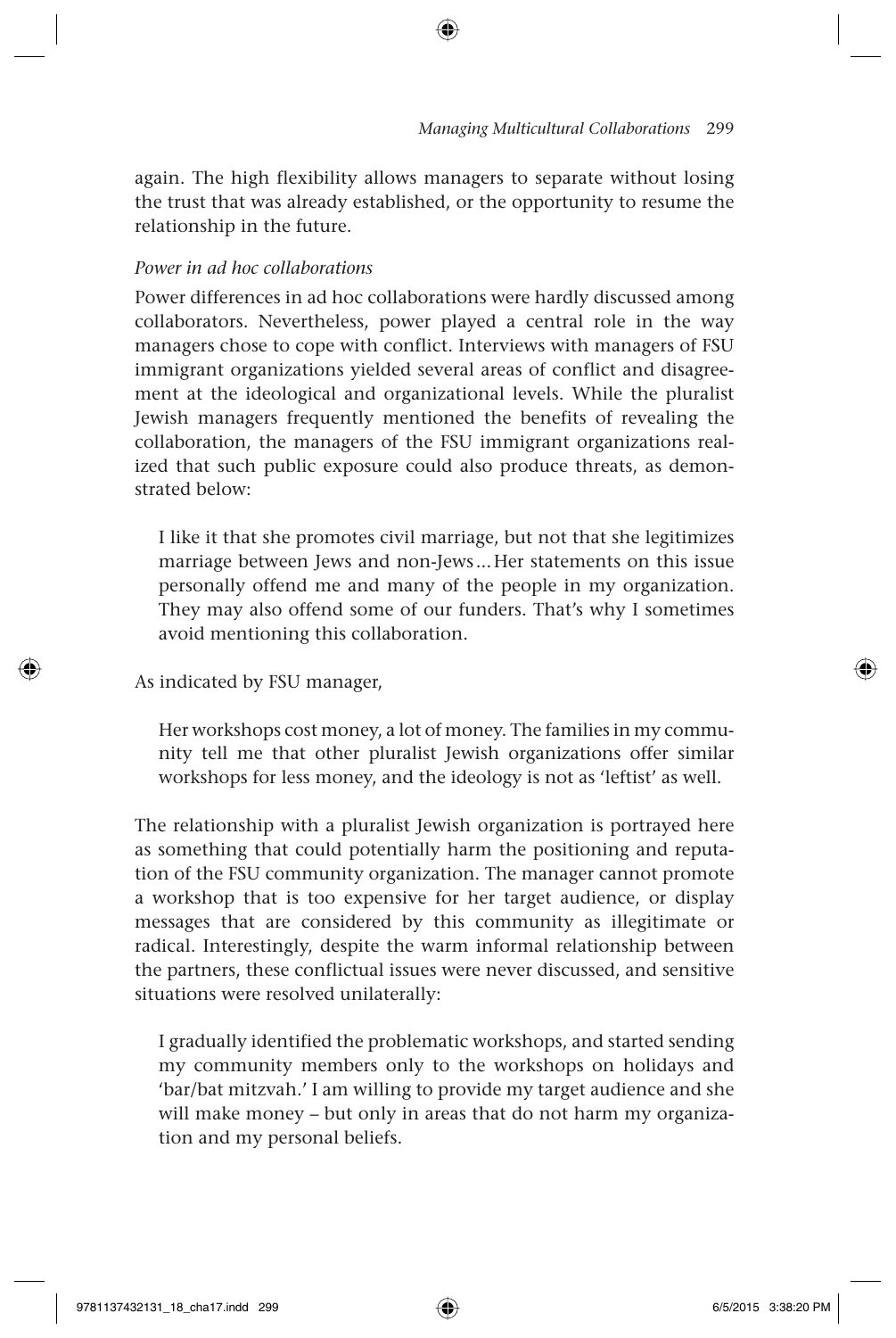The FSU managers were highly selective in the information they passed on: when the information could bring personal or organizational benefits, it was quickly transmitted, but when it could hurt the organization or the relationship, it was absent from the communication with the partner. We interpret this mechanism as an attempt of self-protection by the "weaker" side in the collaboration. Conducting a meaningful dialogue on ideological and organizational issues is a process with uncertain results: open dialogue could promote positive change, but could also harm the relationship or even destroy it. The partial and selective communication pattern allowed the "weak" side freedom of action: the FSU managers acted in ways that ensured their independence and protected their organizational interests, without harming the relationship with their partner.

## **Transformative collaborations: changing through interaction**

Our joint work produced a new model of working with parents and their children. We use it in our organization and teach others how to apply it.

A third model was "transformative" collaborations, which emphasized learning, creativity, and change as central elements. These collaborations produced new projects and initiatives, mutually created by the two sides. The mutual creative work processes produced a shift on both sides, which moved from a position of "knowing" to a position of doubt, curiosity, and openness, as described by a manager from one of the pluralist organizations:

Through the work process I received a lot on the personal level. A lot of things that I thought I understood – I realized that I didn't. I realized that I was born with opportunities that other people don't have. I had to start asking questions about my identity, go deeper inside.

Transformative collaborations usually started as bounded or ad hoc collaborations. Over time, some of them changed: in addition to promoting organizational projects, they became invested in meaningful learning processes that transformed their basic assumptions and often resulted in the mutual creation of new projects and products. Transformative collaborations often started with clear roles and boundaries to protect the unique resources of each organization. These boundaries defined areas in which each side was responsible and could make the decisions. In most cases, it was the FSU organization that set these boundaries,

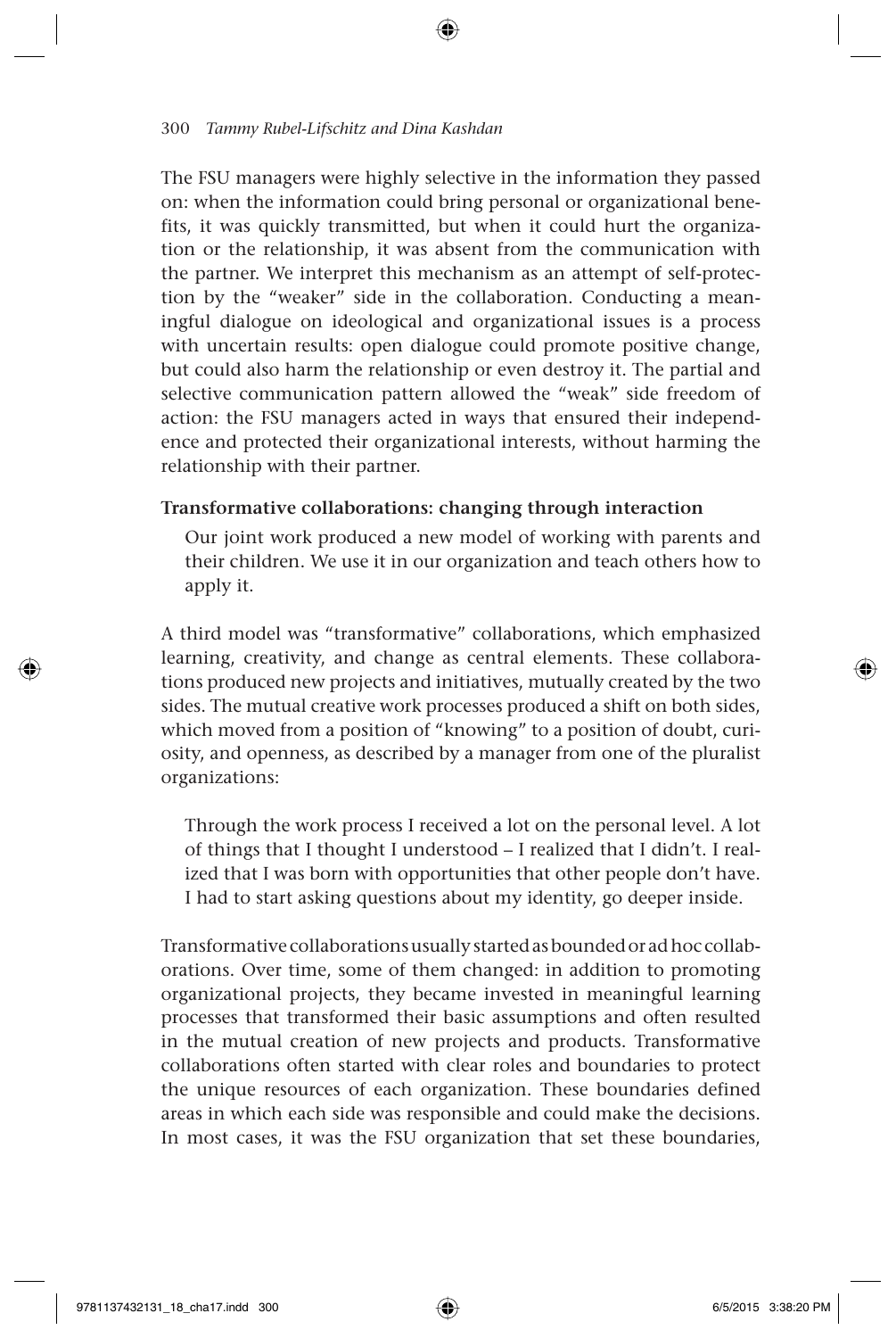mostly to protect its relationship with the community, as stated by one of the FSU managers:

I had a lot of concerns. People that came from Russia know what brainwashing is and they are not interested. She wants me to market our project in the newspapers and on TV, but I object. I think that publicity will make children and parents go elsewhere.

While managers of bounded collaborations mostly acted to protect and preserve these boundaries, managers of transformative collaborations were interested in changing them once a more meaningful understanding was achieved, as demonstrated below:

Today she understands us better. There are things that are still impossible, like working with the parents. She still doesn't understand them. But with the staff and with the children it is already easier. In the beginning I attended every seminar, every lecture. Now I can stay out of class and be calm.

Initially, each manager seems to be committed to protecting her cultural and organizational practices. The meaningful encounter with the partner allowed the partners to gradually increase the areas of mutual understanding, and consequently enabled the managers to exercise less control over the actions of their partners. For the managers of pluralist organizations, the hardest thing was losing control over the workshop contents, and allowing the FSU organization staff members to facilitate the workshops:

The most difficult thing was when the staff members worked in a foreign language or without us being present. We had to count on them and give up our need for control. We had to realize and accept that we can never know everything that is going on.

Despite her concerns, the process of losing control was seen as essential to creating a a deep and meaningful partnership. An important practice that allowed for meaningful dialogue between the partners was long staff meetings, in which differences and misunderstandings were discussed. In bounded as well as in ad hoc collaborations, short meetings without any conflict were seen as the most successful, because they were pleasant and efficient. By contrast, in transformative collaborations a lot of time was set aside for meetings, and they were seen as a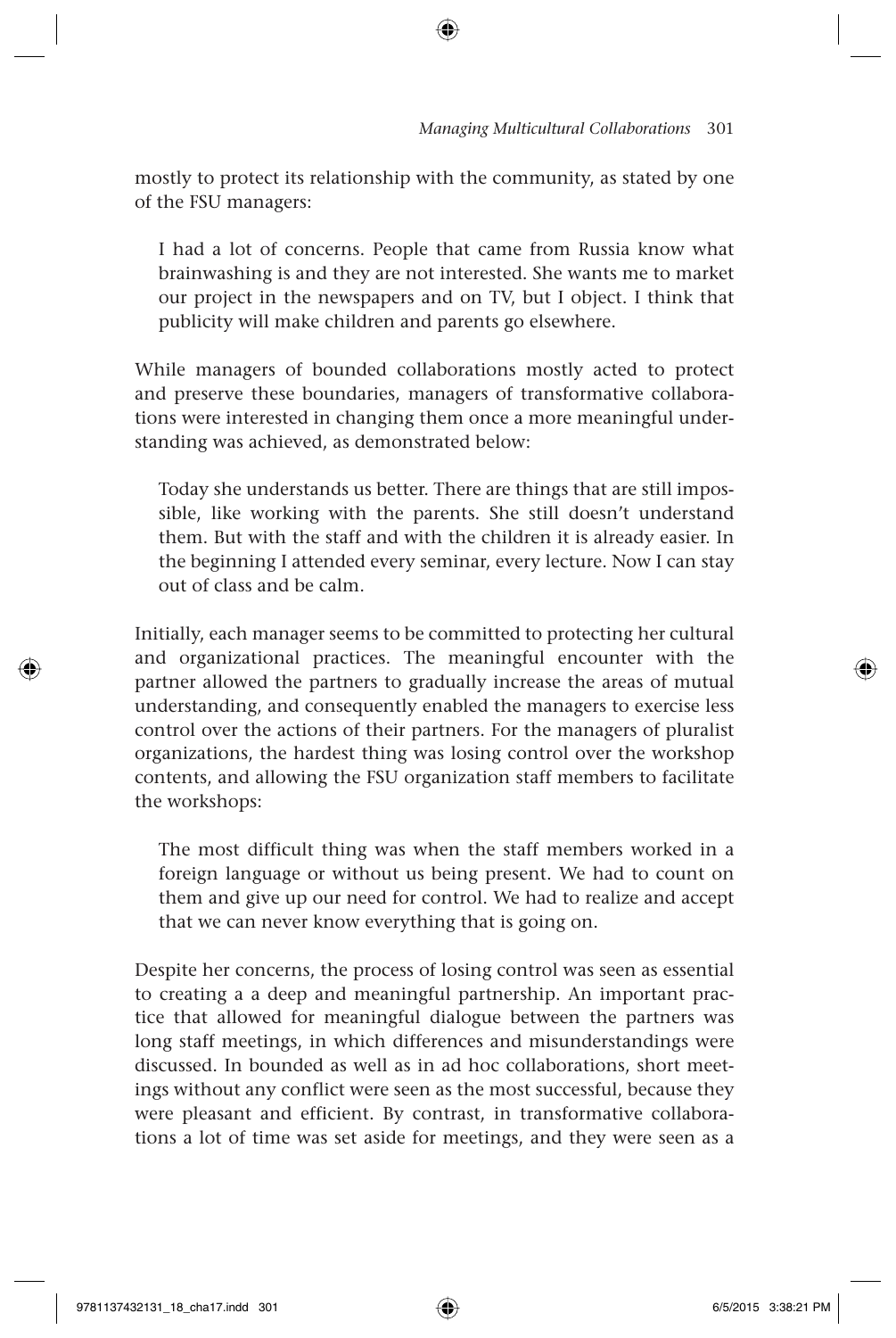space in which conflict could be transformed into learning. Rather than "drawing the lines," as in bounded collaborations, conflict was seen as an opportunity to reach a deeper understanding of one another:

In our meetings the atmosphere is that you can say anything. No one will ever tell you that you are wrong. This is our ground rule – we want to understand the interests and needs of everyone and find a solution that takes them into account. I know that no one will tell me that I am wrong or that they disagree with me. We have other words for that, we ask: what do you think about this? Is there something we can do differently? Everything between us is different but we have something in common: we try to listen, understand, and contribute to the discussion.

The two sides spent time not only in the meetings themselves but also in preparing for them. Preparation made it possible to process concerns and dilemmas into constructive propositions and options, particularly when sensitive issues were discussed:

Before the meeting I discuss things with my VP. We think together what we don't want, what we do want, and what we can suggest as an alternative. We learned that things have to be explained: we think that what you are offering will be problematic to our community members, and because of that we want to offer an alternative.

When conflicting interests surfaced, the two sides invested time and energy in looking for a creative solution that would meet the basic needs and goals of each organization. The staff meetings were described as a creative place, in which the two sides could invent new solutions to existing challenges:

One of our most successful projects is family trips to places with an interesting Jewish heritage. It started because our partners wanted to reach the parents in our community, but we were afraid that they would see lectures on Judaism as religious coercion. We thought about this project together, and it turned out to be a very powerful idea.

#### *Power in transformative collaborations*

As in bounded collaborations, managers of transformative collaborations discussed social and organizational inequalities, and took them into account in work practices and role definitions. However, pluralist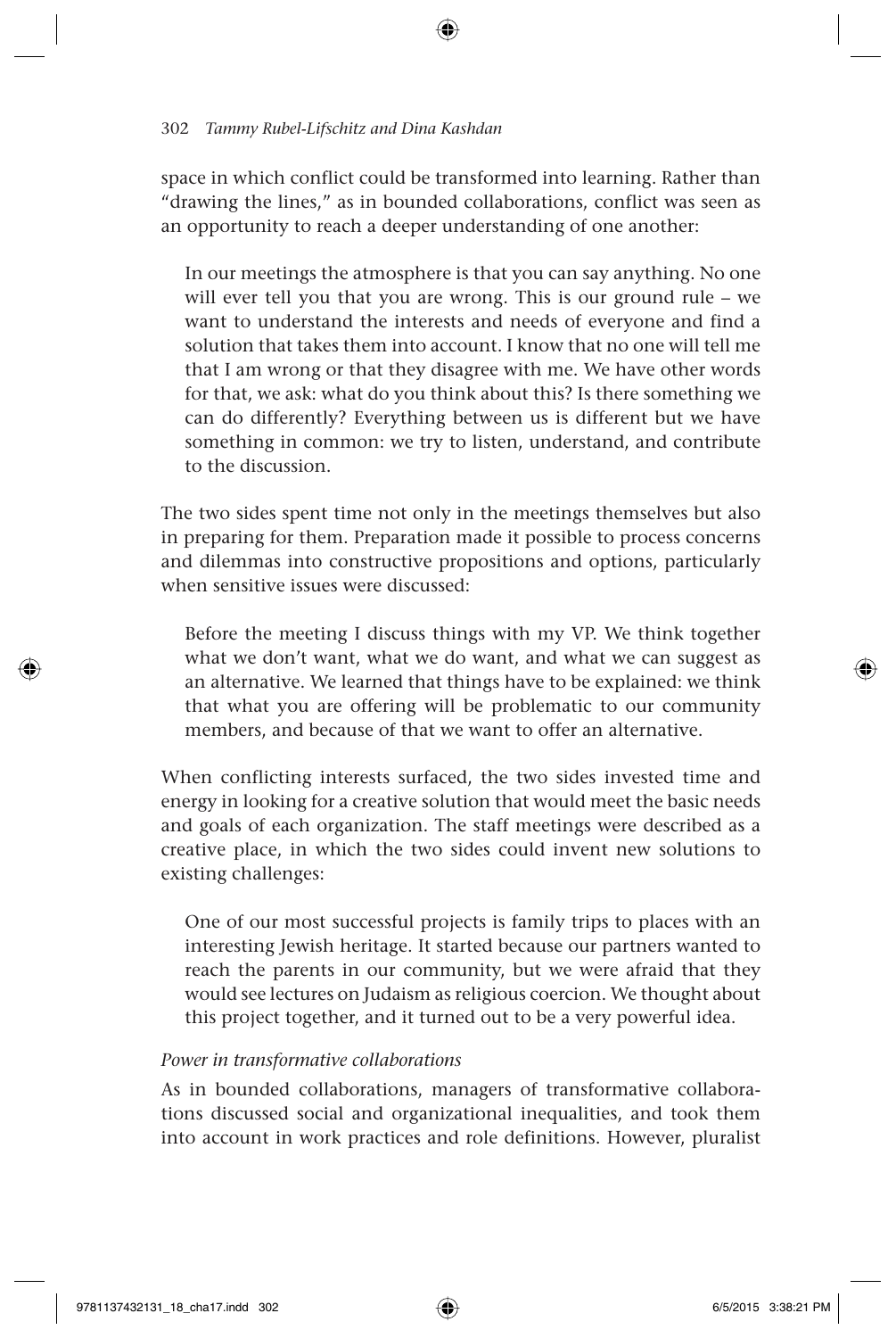managers in transformative collaborations did not just allow their FSU partners to enjoy the financial efforts but asked them to be in charge of the financial aspects of the collaboration:

My partner talked once about a past experiences of feeling used, when she worked with government officials who managed funds that were supposed to reach immigrants but no one knew where the money went exactly ... I realized that in our partnership I had to give her the reins in any aspect related to funding, so that she could be free of worry that I might act like the establishment. I didn't have to talk about this directly and tread on her toes, I simply offered that she take charge of the financial aspects of the collaboration and she was very pleased.

Managers of both types of organizations described how control over funds helped promote trust and overcome the anxiety of being used, as demonstrated below:

When I met my partner for the first time I felt a wish to approach, but at the same time suspicion and mistrust. They thought that we want to 'take over.' In the course of time, more trust was established and they were lees afraid that we would take the money. They understood that we are together in this, and became less suspicious of us.

As a manager of an FSU organization put it,

Over time I saw what the money is used for, and I see that they deserve it. Today I understand the value of their work and I want to pay them for it.

Another work practice that transformed power relations was the willingness of the managers from the pluralist organizations to attend various activities organized by their collaborators. This willingness seems to have developed over time: in the early stages, managers sought to be efficient in connecting the knowledge and experience that already existed within each organization. Over time, some of them realized that investing more time and energy in the relationship could be worthwhile. As one of the FSU managers stated,

In the beginning we wanted the collaboration to be smaller. They wanted to work with each of our staff members to build their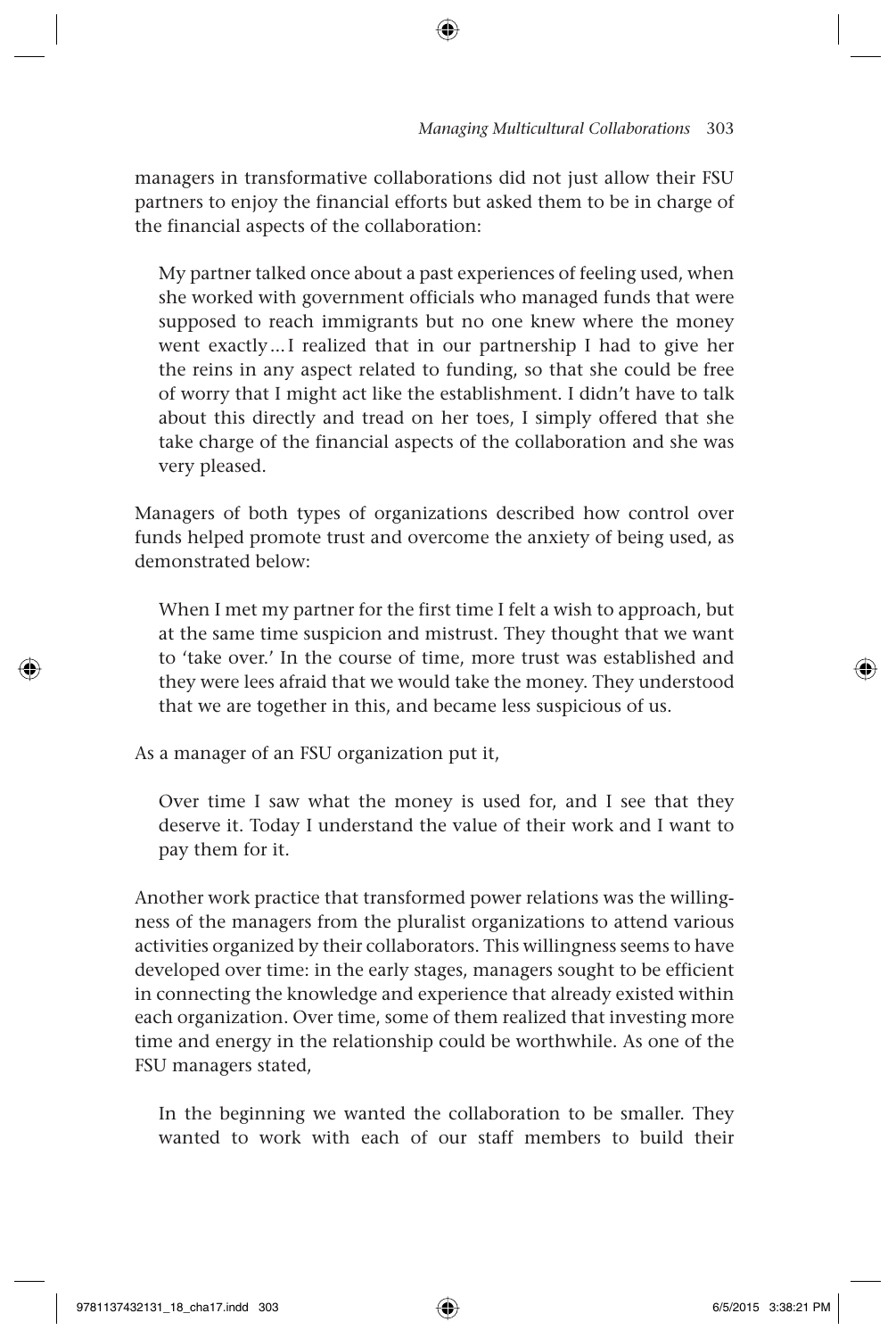programs, but I said no – our people are smart and experienced, you can give us some lectures, and my staff members will build their programs alone.

In this collaboration, the first step was conducting a workshop on Jewish pluralism for the NGO staff, and then helping the staff members develop and conduct workshops for the FSU community members. The FSU manager asked the pluralist manager and her staff to participate in the entire workshop:

When we started the seminar my partner said that I had to facilitate this workshop myself. The plan was to send them my best facilitators, but she said no – I want them to meet you. And so I came. Even if the lecture was in Russian – I was there.

In a collaboration based on the assumption of efficiency, this could never happen. Not only did the manager of the organization perform work that her facilitators could do but she also spent her valuable time listening to a lecture in a language she does not understand. Under business logic, this is a waste of time. But from a multicultural perspective, it was a worthwhile experience:

Being in the seminar created a situation in which the staff members and I met face to face. This was one of the most important things that happened: the medium is the message. If we talk about multicultural collaboration, the way we handle the project must reflect this. The fact that I and my staff members took part in the training seminar allowed them to feel that they are seen and heard in Israeli society. This presence consumed a lot of our time, but I think it was important. Even when the class was in Russian, we came. We didn't understand a thing. But that was also important – we could experience the meaning of 'not understanding.' This is what immigrants feel.

Practically as well as symbolically, the presence of the manager and her staff sent a message of equality and recognition. Both sides took part in an experience of learning, as well as in an experience of helplessness due to cultural differences and language gaps. Another advantage was that the manager of the pluralist organization started to be perceived as part of the FSU organization, and not as an outsider. The possibility of speaking with the FSU staff members directly and respectfully was essential to building trust, as demonstrated below: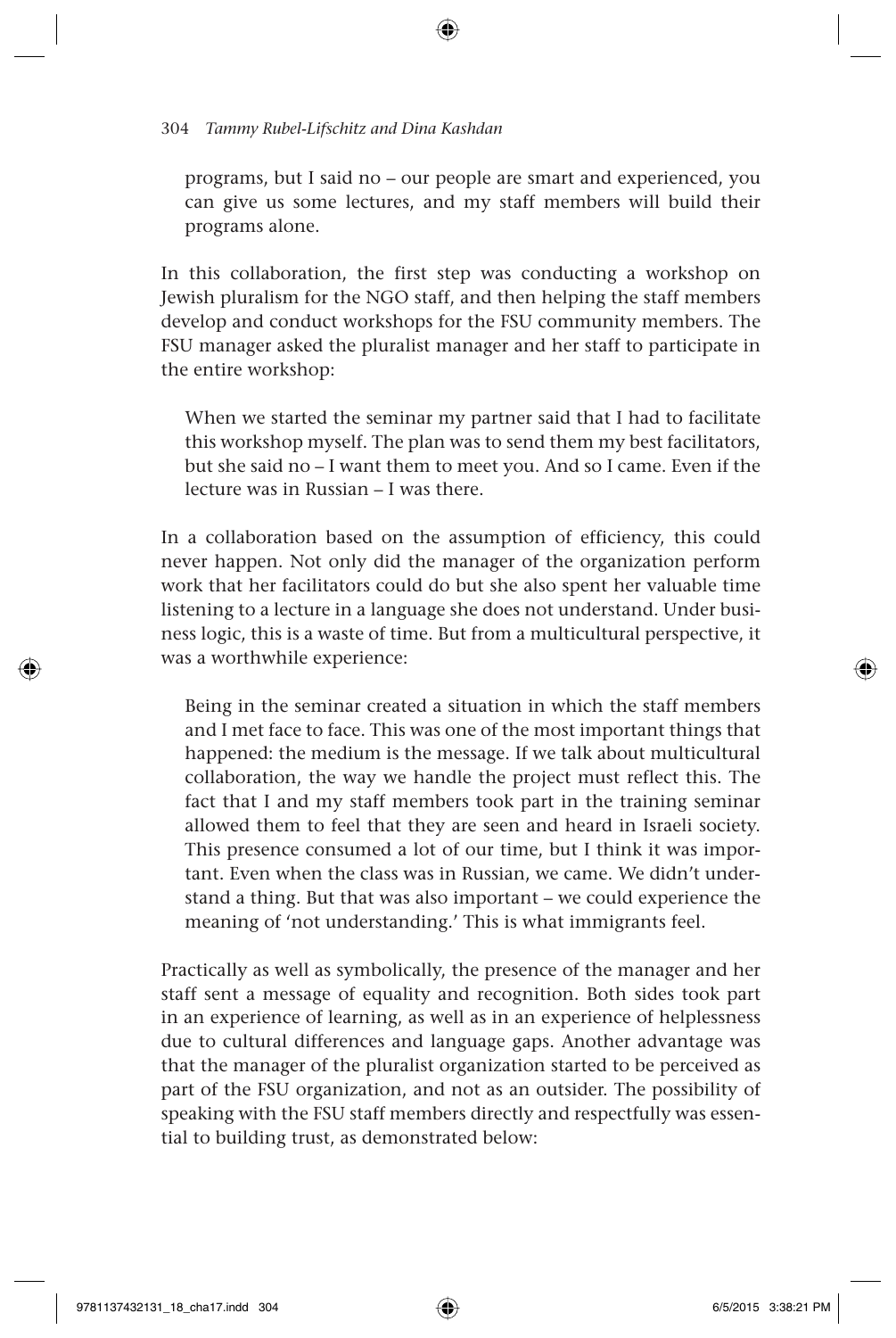For me it was important that she teach the materials herself. Now my staff members like her a lot. She doesn't speak down to them, as if they know nothing because they are immigrants; she speaks with respect and dignity. Now my staff members see her as a partner, and that helps them accept the contents. Now they know that she is one of us.

Conducting the staff meetings in the offices of the FSU organizations, often after conventional work hours, was another practice that compensated for social inequalities:

I realized that my partner doesn't own a car, and that her staff is composed of volunteers that come after work. Although the evenings are usually my time off, I decided to come to their offices in the evening. I realized that for me this is not so difficult, since I have a car and I get paid for the hours I invest in this project.

This manager describes an increasing awareness of her social positioning, made salient by the comparison to her partner. Things that are usually taken for granted, such as having a car or getting paid for work, become social privileges, and this realization is transformed into more considerate work practices. The movement to a more flexible and curious position seems to carry over into encounters with people from other groups as well:

Today I learn from meeting people that are different from me: veteran Israelis, religious people, Arabs. I am right wing, not extreme but right wing. Last week I met Arabs in a training course for NGO managers. The encounter was very interesting because I don't know a lot about them. The collaboration created a desire to enjoy learning, a curiosity to meet and understand someone different.

In sum, managers of transformative collaborations describe a challenging work process, which involved a vast investment of time and energy, and the willingness to lose control. At the same time, they describe a meaningful learning process, which promoted personal and organizational growth. This is how one of the managers describes the collaborative process in retrospect:

This process is about opening doors. If you open a door – people come in, and if you don't, they stay out. The most important principle is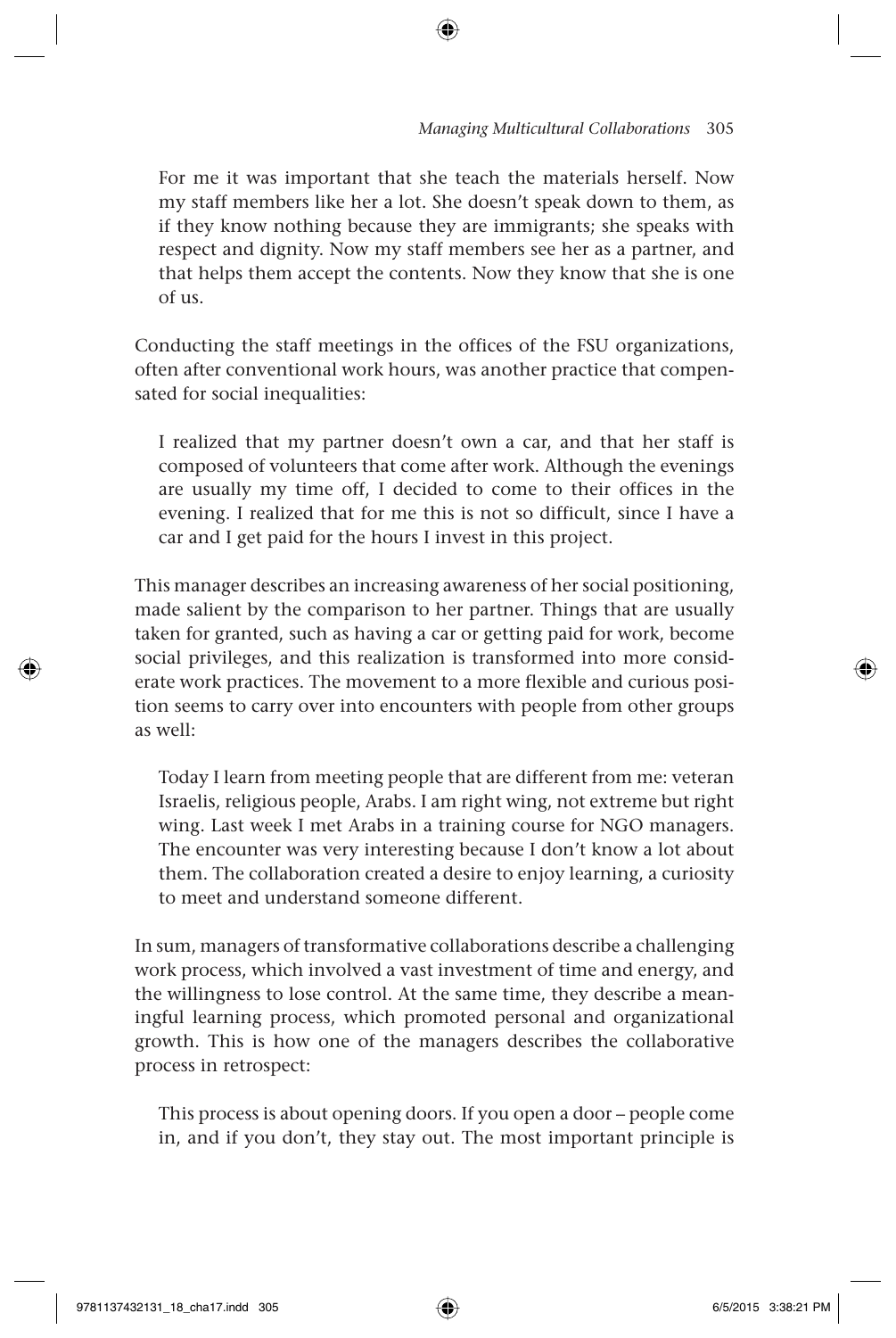opening the door – tell me your story and I will tell you mine ... Cats and dogs can come in because the doors are open. Who knows what frightening things may happen. It isn't easy to learn how to lose control, and to realize that the other can also control – even if she is a new immigrant and her Hebrew is not so good. It's a lot of work and it's a waste of time – but it opens the heart.

## **Conclusions**

The current study contributes to the existing literature by introducing three ways developed by women managers that allowed them to cope with social and organizational power differences and build sustainable collaborations. Many women strive to reach power organizational and social positions, overcoming explicit and implicate barriers. However, once women become managers (become organizational powerholders), they face a new set of challenges. Women are more likely than men to endorse prosocial values such as benevolence and universalism (Schwartz and Rubel, 2005), particularly when gender equality is achieved (Schwartz and Rubel-Lifschitz, 2009). Such women are motivated to develop prosocial managerial practices, which allow them to use the power vested in their hands in responsible, respectful, and communal ways.

Past experimental studies suggest that although power positions often lead to stereotyping and objectification processes (e.g., Gruenfeld et al., 2008; Fisk, 1993), powerholders who endorse prosocial values can demonstrate generous and relationship-oriented behaviors (Galinsky et al., 2008; Chen et al., 2006). The current study contributes to this literature by demonstrating how organizational power positions and prosocial values can interact in complex and uncontrolled real-life situation. Focusing on women managers, it describes the experiences of women in organizational power positions who developed novel, creative, and thoughtful managerial practices in their attempt to overcome structural inequalities.

The study identifies three types of collaborative models developed by women managers. Each model coped with power dynamic in distinct ways, which had benefits and shortcomings. In bounded collaborations, respect for boundaries promoted trust building and the protection of existing resources, but at the same time limited the possibility of learning and change. Power dynamics in this model were therefore restricted, but not challenged. In ad hoc collaborations, power dynamics were minimized by the lack of dependency between the two sides. Each side acted independently, asking for resources or providing them in times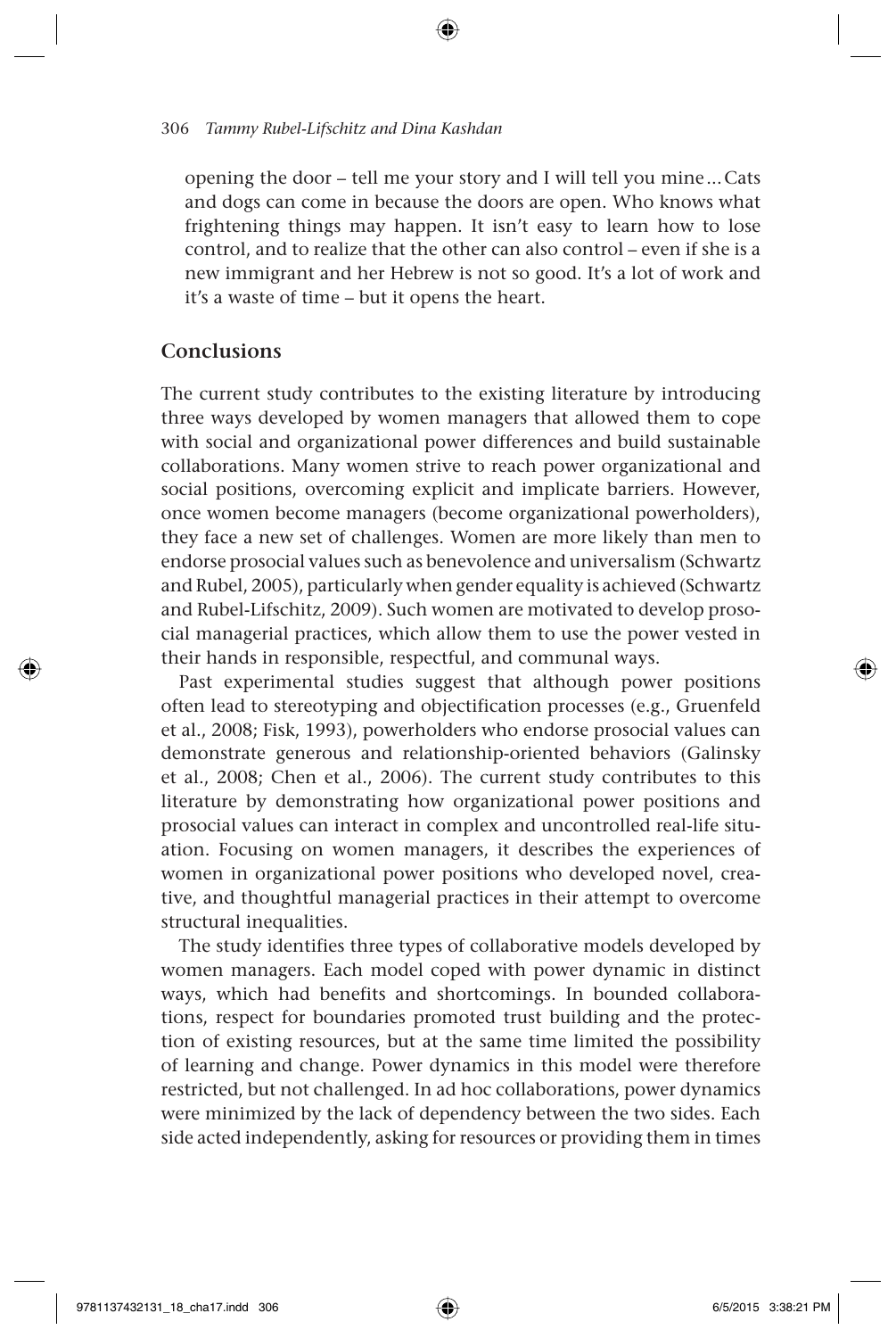of need. Power in this model was manifested indirectly, through the unilateral management of conflictual issues. Transformative collaborations invested in communication and in joint experiences to turn power dynamics into creative and learning processes, but they also entailed a vast investment of time and energy, and a willingness to lose control.

The current study focused on a specific group of women managers, who belong to two particular groups in Israeli society. Future research could explore how the models and practices developed here apply to other groups and organizations. Particularly interesting aspects are the cultural environment in which the collaboration occurs, as well as the size and nature of the power differences between the collaborating groups. Despite its limitations, the current study offers managers various ways in which power can be managed constructively. Awareness of the benefits and costs of each practice can promote more strategic management of power in collaborative efforts. Furthermore, the managerial stories of the women interviewed here could inspire others interested in using their power position to transform prosocial values into novel, responsible, and communal managerial practices.

## **References**

- C. Anderson and J. L. Berdahl (2002). "The Experience of Power: Examining the Effects of Power on Approach and Inhibition Tendencies," *Journal of Personality and Social Psychology*, 83, 1362–1377.
- C. Anderson and A. D. Galinsky (2006). "Power, Optimism, and Risk-taking," *European Journal of Social Psychology*, 36, 511–536.
- P. Briñol, R. E. Petty, C. Valle, D. D. Rucker, and A. Becerra (2007). "The Effects of Message Recipients Power before and after Persuasion: A Self-validation Analysis," *Journal of Personality and Social Psychology*, 93, 1040–1053.
- S. Chen, A. Y. Lee-Chai and J. A. Bargh (2001). "Relationship Orientation as a Moderator of the Effects of Social Power," *Journal of Personality and Social Psychology*, 80, 173–187.
- R. M. Emerson (1962). "Power-Dependence Relations," *American Sociological Review*, 27, 31–41.
- S. T. Fiske (1993). "Controlling Other People: The Impact of Power on Stereotyping," *American Psychologist,* 48, 621–628.
- C. T. Fong and L. Z. Tiedens (2002). "Dueling Experiences and Dual Ambivalences: Emotional and Motivational Ambivalence of Women in High Status Positions," *Motivation and Emotion*, 26, 105–121.
- A. D. Galinsky, D. H. Gruenfeld, and J. C. Magee (2003). "From Power to Action," *Journal of Personality and Social Psychology, 85*, 453–466.
- A. D. Galinsky, J. C. Magee, D. H. Gruenfeld, J. A. Whitson and K. A. Liljenquist (2008). "Power Reduces the Press of the Situation: Implications for Creativity, Conformity, and Dissonance," *Journal of Personality and Social Psychology*, 95, 1450–1466.